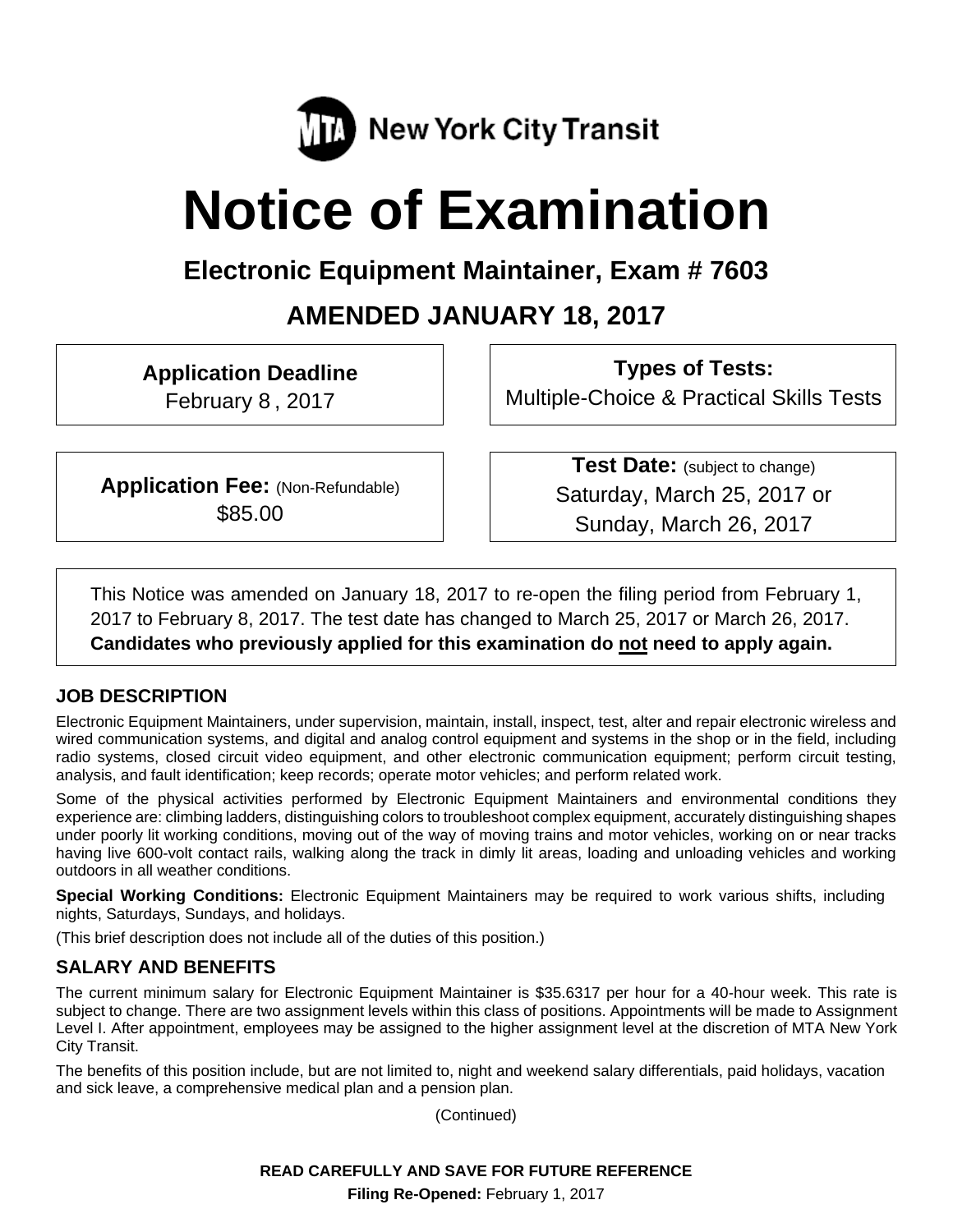# **HOW TO QUALIFY**

**Education and Experience Requirements:** By the last day of the application period you must have:

Three years of full-time journey-level satisfactory experience (i.e., you must be a fully-trained knowledgeable, experienced, proficient, and competent technician), maintaining, testing, trouble-shooting, calibrating and repairing complex electronic equipment employing analog and digital circuitry.

For the above journey-level experience to be credited, it must be **preceded by** one of the following:

- 1. Two years of full-time satisfactory experience as a technician, technician's helper, apprentice or trainee performing or assisting in the work described above; or
- 2. Graduation from a trade school or technical school, with a major course of study in electrical or electronic technology, or a closely related field, totaling 600 hours; or
- 3. Graduation from a four-year vocational high school with a major course of study in electrical or electronic technology or a closely related field; or
- 4. An associate degree (sixty semester credits) in electrical or electronic technology, electrical engineering, or a closely related field from an accredited college or university.

Vocational high school, technical school or trade school education must be approved by a State's Department of Education or a recognized accrediting organization. College education must be from an accredited college or university, accredited by regional, national, professional or specialized agencies recognized as accrediting bodies by the U.S. Secretary of Education, and by the Council for Higher Education Accreditation (CHEA).

Qualifying part-time experience will be credited on a pro-rated basis.

You may be given the multiple-choice and practical skills tests before we review your qualifications. You are responsible for determining whether you meet the qualification requirements for this examination prior to submitting your application. If you are marked "Not Qualified," your application fee will **not** be refunded and you will not receive a score.

# **REQUIREMENTS TO BE APPOINTED**

**Driver License Requirement:** At the time of appointment, you must have a Motor Vehicle Driver License valid in the State of New York with no disqualifying restrictions that would preclude the performance of the duties of this title. If you have serious moving violations, a license suspension or an accident record you may be disqualified. This license must be maintained for the duration of your employment in the title.

**Drug Screening Requirement:** You must pass a drug screening in order to be appointed.

**Residency:** New York City residency is not required for this position.

**English Requirement:** You must be able to understand and be understood in English.

**Proof of Identity:** Under the Immigration Reform and Control Act of 1986, you must be able to prove your identity and your right to obtain employment in the United States prior to employment with MTA New York City Transit.

# **HOW TO OBTAIN AN APPLICATION**

During the application period, you may obtain an *Application* for this examination online at http://www.mta.info/nyct/hr/appexam.htm or in person at the MTA New York City Transit Exam Information Center as indicated below:

**MTA New York City Transit Exam Information Center:** Open Monday through Friday, from 9 AM to 3 PM, in the lobby at 180 Livingston Street, Brooklyn, New York. Directions: take the A, C, F or R trains to the Jay Street-Metro Tech Station, or the 2 or the 3 train to the Hoyt Street Station.

#### **REQUIRED FORMS (continued on next page)**

- 1. **Application:** Make sure that you follow all instructions included with your *Application*, including payment of fee. Save a copy of the instructions for future reference.
- 2. **Education and Experience Test Paper:** Write your social security number in the box at the top of the cover page, and the examination title and number in the box provided. This form must be filled out completely and in detail for you to receive your proper rating. Keep a copy of your completed Education and Experience Test Paper for your records.

#### **READ CAREFULLY AND SAVE FOR FUTURE REFERENCE**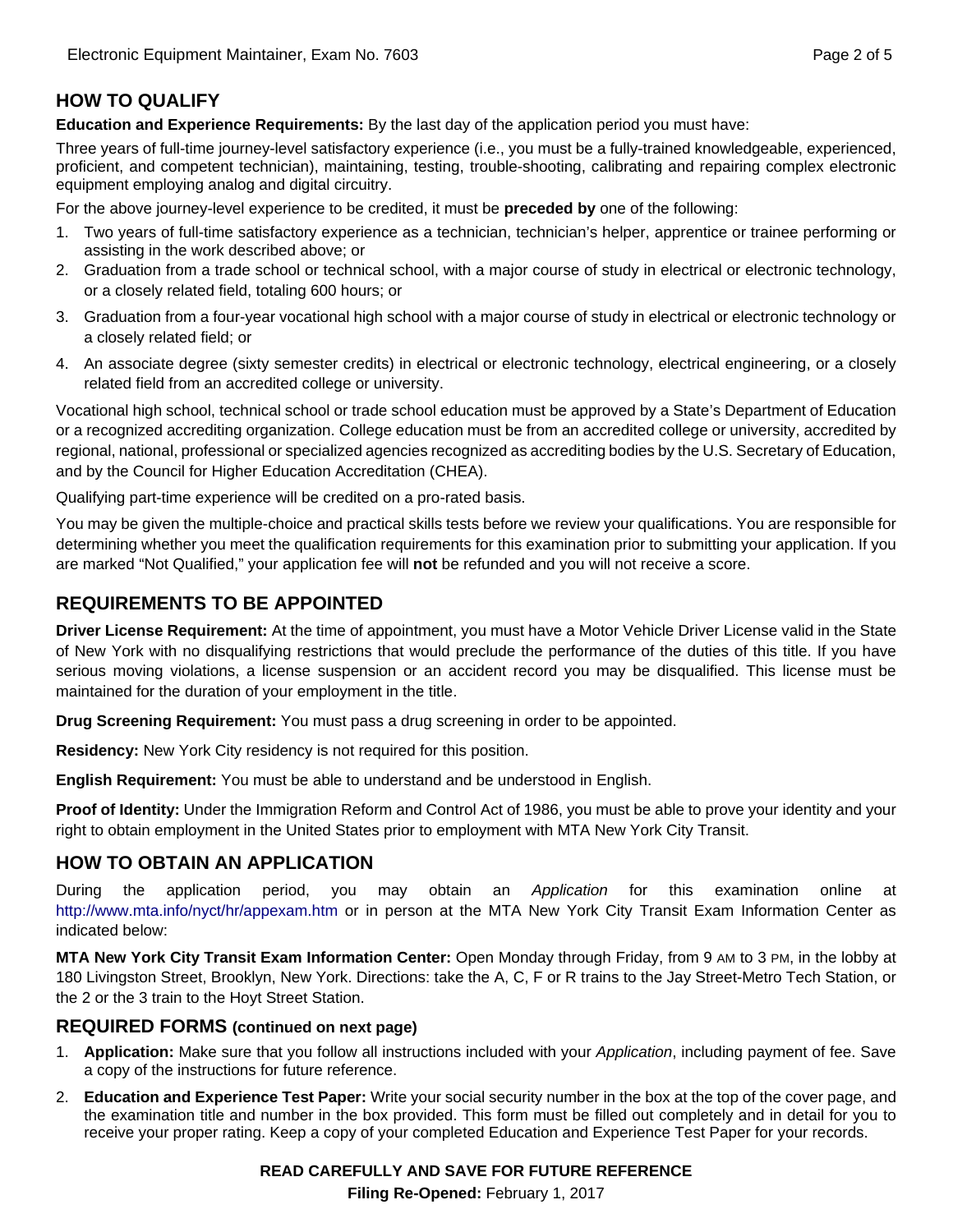#### (Continued)

3. **Foreign Education Fact Sheet (Required only if you need credit for your foreign education for this examination):**  If you were educated outside the United States, you must have your foreign education evaluated to determine its equivalence to education obtained in the United States. The services that are approved to make this evaluation, as well as instructions on how to submit this evaluation are listed in the Foreign Education Fact Sheet included with your application packet. When you contact the evaluation service, ask for a "document-by document" (general) evaluation of your foreign education.

# **HOW TO SUBMIT AN APPLICATION AND PAY THE APPLICATION FEE**

If you believe you meet the requirements in the "How to Qualify" section, **you must apply by mail**.

MTA New York City Transit will not accept applications in person.

#### **Applications by Mail must:**

- 1. Include all of the required forms, as indicated in the "Required Forms" section above.
- 2. Be postmarked by the last day of the application period.
- 3. Be mailed to the address in the "Correspondence Section" of this notice.
- 4. Include the appropriate fee in the form of a money order.

#### **The Money Order (Postal Money Order Preferred) must:**

- 1. Be made payable to MTA New York City Transit.
- 2. Be valid for one year.
- 3. Have the following information written on it: your name, home address, the last four digits of your social security number, and the exam title and exam number.

Save your money order receipt for future reference and proof of filing an *Application*.

#### **Cash and personal checks will not be accepted**.

**Application Fee:** This fee is generally not refundable. Under special circumstances, you may be entitled to a refund. You should refer to the Department of Citywide Administrative Services (DCAS) Exam Regulations to determine if you are entitled to a refund prior to requesting a refund. You can refer to the bottom of the last page of this Notice of Examination for instructions on how to obtain a copy of the DCAS Exam Regulations.

# **HOW TO SUBMIT AN APPLICATION WHEN REQUESTING A FEE WAIVER**

Applicants who wish to request a Fee Waiver must obtain an *Application* in person at the MTA New York City Transit Exam Information Center as indicated below and must submit the *Application* and required forms by mail to the address in the Correspondence section below **by the last day of the application period.**

MTA New York City Transit will not accept applications in person. Additional information on requesting an application fee waiver is available with the *Application.* 

# **ADMISSION LETTER**

An *Admission Letter* will be mailed to you about 10 days before the date of the multiple-choice test. If you do not receive an *Admission Letter* at least 4 days before the test date, you may obtain a duplicate letter at the MTA New York City Transit Exam Information Center (as indicated above). A paper copy of the *Admission Letter* is your ticket for admission to the test.

# **THE TEST**

You will be given a qualifying multiple-choice test and a competitive practical skills test. You must achieve a score of at least 70% to pass each test. Only those who meet the qualifying education and experience requirements and pass the qualifying multiple-choice test will be scheduled to take the competitive practical skills test. Your score on the competitive practical skills test will determine your place on the eligible list.

The qualifying multiple-choice test may include questions on basic electronic and electrical theory; proper selection and use of tools, instruments and materials; safe, proper and efficient work practices; reading and interpreting electrical schematics; and other related areas.

(Continued)

**READ CAREFULLY AND SAVE FOR FUTURE REFERENCE**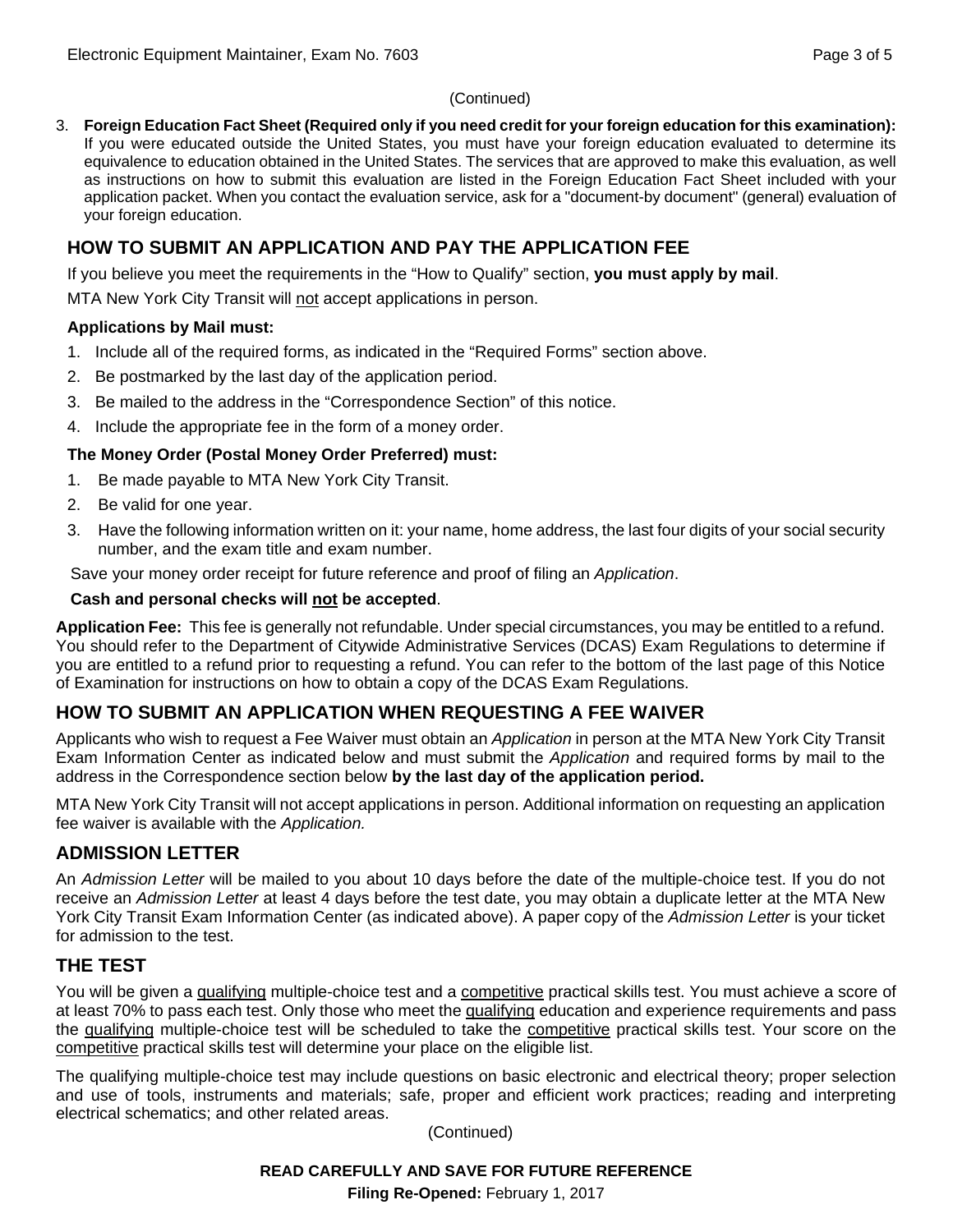#### (Continued from previous page)

The competitive practical skills test may require you to perform tasks related to the installation, testing, maintenance and repair of electronic and electrical communications equipment, including the proper use of hand tools, meters and other testing equipment, and safe work practices and procedures.

Veterans' or Disabled Veterans' Credit will be granted only to eligible passing candidates who request that such credit be applied. Veterans' or Disabled Veterans' Credit should be requested at the time of application, but **must** be requested before the date the eligible list is established. Claims for Veterans' or Disabled Veterans' Credit cannot be made once the eligible list is established.

# **TEST ADMINISTRATION GUIDELINES**

**Warning:** You are not permitted to enter the test site with cellular phones, beepers, pagers, cameras, portable media players, or other electronic devices. Calculators are permitted; however, they must be hand-held, battery or solarpowered, numeric only. Calculators with functions **other than** addition, subtraction, multiplication and division **are prohibited**. Electronic devices with an alphabetic keyboard or with word processing or data recording capabilities such as planners, organizers, etc. are prohibited. If you use any of these devices in the building at any time before, during or after the test, you may not receive your test results, your test score may be nullified, and your application fee will not be refunded.

You may not have any other person, including children, present with you while you are being processed for or taking the test and no one may wait inside the test site while you are taking the test.

**Required Identification:** You are required to bring one (1) form of valid (non-expired) signature and photo bearing identification to the test site. The name that was used to apply for the exam must match the first and last name on the photo ID. A list of acceptable identification documents is provided below. If you do not have an acceptable ID, you may be denied testing. Acceptable forms of identification (bring one) are as follows: state issued driver's license, state issued identification card, US Government issued passport, US Government issued military identification card, US Government issued Alien Registration Card, employer identification card with photo, or student identification card with photo.

**Leaving:** You must leave the test site once you finish the test. If you leave the test site after being fingerprinted but before finishing the test, you will not be permitted to re-enter. If you disregard this instruction and re-enter the test site, you may not receive your test results, your test score may be nullified, and your application fee will not be refunded.

# **THE TEST RESULTS**

If you meet the qualifying education and experience requirements and pass the qualifying multiple-choice test and the competitive practical skills test, your name will be placed in final score order on an eligible list and you will be given a list number. You will be notified by mail of your test results. You will be considered for appointment when your name is reached on the eligible list.

# **SPECIAL ARRANGEMENTS**

**Special Test Accommodations:** If you plan to request special testing accommodations due to disability or an alternate test date due to your religious belief, follow the instructions included with your *Application* and mail your request to the address found in the "Correspondence Section" below no later than 30 days prior to the scheduled test date.

**Make-Up Test:** You may apply for a make-up test if you cannot take the test on the scheduled test date for any of the following reasons:

- 1. Compulsory attendance before a public body;
- 2. On-the-job injury or illness caused by municipal employment where you are an officer or employee of the City;
- 3. Absence from the test within one week following the death of a spouse, domestic partner, parent, sibling, child or child of a domestic partner where you are an officer or employee of the City;
- 4. Absence due to ordered military duty;

(Continued)